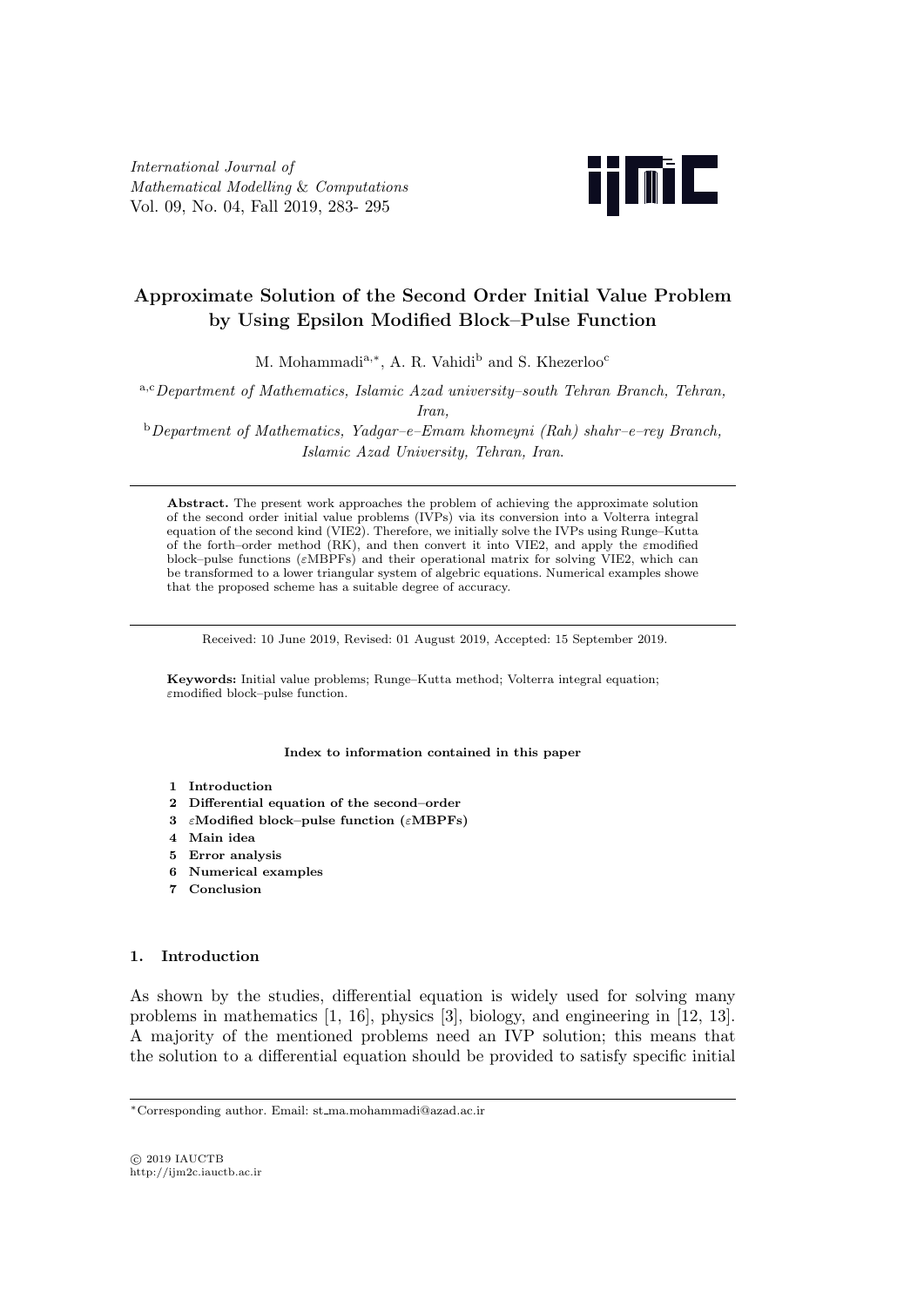condition. In recent years, many different methods have been used to estimate the solution of ordinary differential equation(ODE).

For example, Mastorakis et al. [12] combined the genetic algorithm with the Neider–Mead method to solve the second–order. In addition, IVP of the form  $y'' =$  $f(x, y)$  Mateescu [13] used the classical genetic algorithm to achieve approximate solution of second order IVPs. Another research also introduced adaptating neural networks to solve the second order IVPs [8]. Moreover, Fatimah et al. [5] proposed adapting differential evolution algorithm to solve the second order IVPs of the form  $y'' + a_1(x)y' + a_0(x)y = b(x)$ . Bilesanmi et al. [3] obtained the approximate solution of the second order IVPs via its conversion into an optimization problem. In another study, Edeki et al. [4] applied the DTM method for solving linear and nonlinear IVPs of second order ODE. Furthermore, Fatimah et al. [5] proposed that the differential evolution (DE) algorithm could be utilized for finding highly precise approximate solution of second order IVPs. Finally, Hasan in [6] studied scientific computation of IVP. Given the differential equation of the second order:

$$
y'' = f(x, y, y')\tag{1}
$$

an IVPs for a second order differential eqation is the problem of finding a solution  $y(x)$  to Eq. (1) that satisfies an initial conditions  $y(x_0)$  and  $y'(x_0)$  are the fixed states. We cosider the IVP as follows:

$$
\begin{cases}\n y'' = f(x, y, y') \\
 y(x_0) = y_0, y'(x_0) = y_1\n\end{cases}
$$
\n(2)

The present paper intended to solve Eq. (2) via Runge–Kutta of the forth–order method [1, 2]. For this purpose, IVP of the second order is converted into a VIE2 and this equation is solved by applying the basis function *ε*modified block-pulse [15]. One of the reasons for adopting this approach is that some problems of ODEs via analytical methods of ODE like the Euler method [14], Taylor method [14], Runge–Kutta method and so, did not give a good approximate; therefore, the problems were converted into VIE2 to improve the approximate solution.

It should be mentioned that section 2 reviews differential equation and RK method and section 3 reviews the *ε*modified block-pulse function. In addition, section 4 deals with the proposed method and section 5 presents Error analysis. Then, section 6 gives the numerical results, and we show the results of Theorem 5.2 for all examples in Table 5 and section 7 concludes the study.

#### **2. Differential equation of the second–order**

This section reviews differential eqation [3] and Rung–Kutta method [1] that we used for obtaining the approximate solution of differential equation of the second kind.

**Definition 2.1** ([2]) It is widely accepted that a second order linear differential equation for function *y* would be

$$
y'' + a_1(x)y' + a_0(x)y = b(t)
$$
\n(3)

so that  $a_1, a_0, b$  refer to the functions on the interval  $I \subset R$ . In addition, Eq. (3) (a) would be homogeneos iff the source  $b(x) = 0$  for all  $x \in R$ .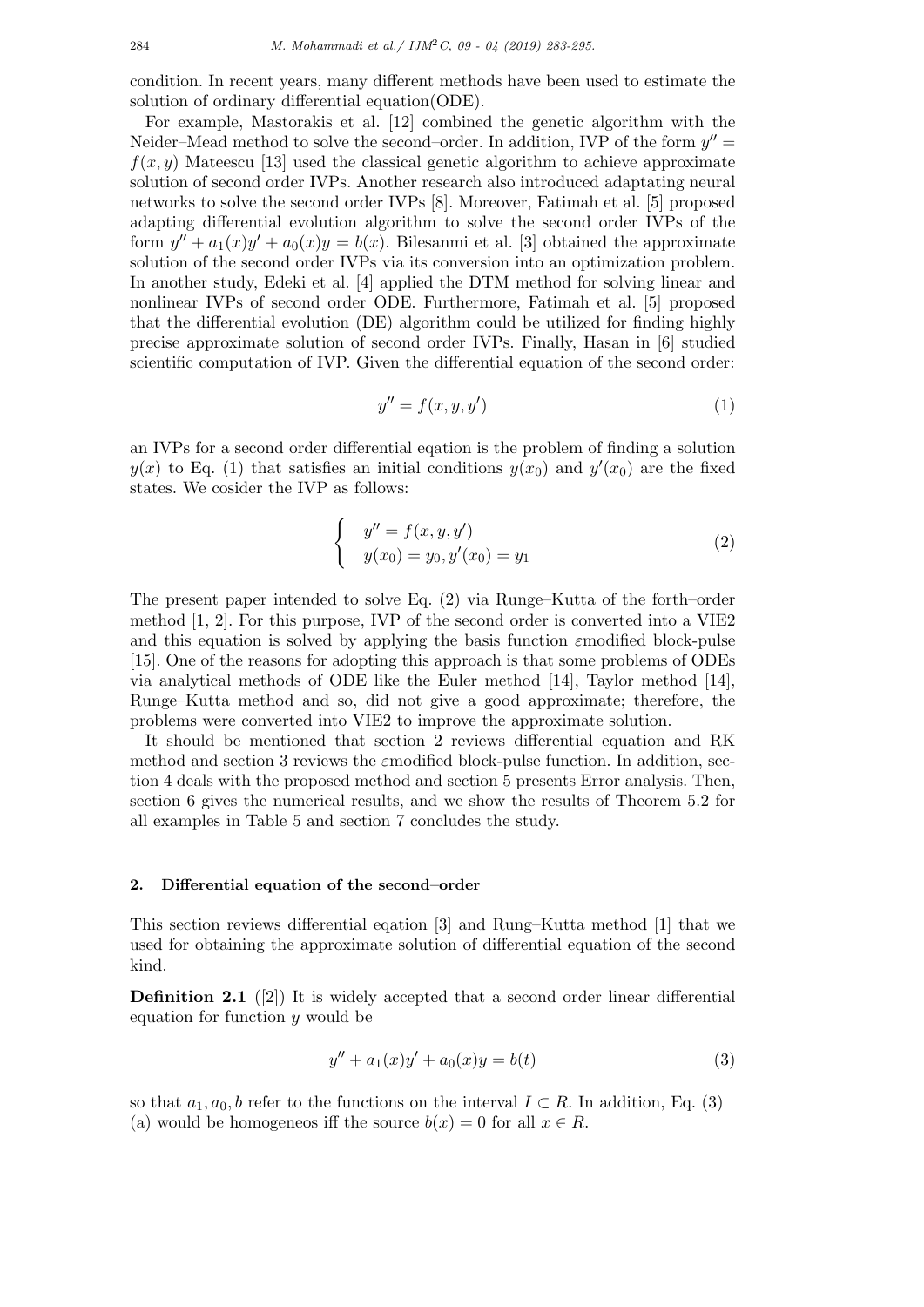- (b) would have constant coefficients if  $a_1$  and  $a_0$  are constants, and
- (c) would have variable coefficients if either  $a_1$  or  $a_0$  is not constant.

# **2.1** *Runge–Kutta of forth–order method [1, 2]*

The RK scheme is a method with the greatest utilization to solve the differential equation with numerical procedures. In order to compute the solution of a first order IVP. The following relations were utilized for a RK method of the forth– order [1]

$$
\begin{cases}\nk_1 = h f(x_n, y_n) \\
k_2 = h f(x_n + \frac{h}{2}, y_n + \frac{k_1}{2}) \\
k_3 = h f(x_n + \frac{h}{2}, y_n + \frac{k_2}{2}) \\
k_4 = h f(x_n + h, y_n + k_3) \\
y_{n+1} = y_n + \frac{1}{6}(k_1 + 2K_2 + 2K_3 + k_4) + O(h^5)\n\end{cases}
$$

Moreover, the RK method could be utilized for the second order differential equation of the form

$$
y'' = f(x, y, y')
$$

for the second order differential equations, thus, the forth–order formulas would be [2]

$$
\begin{cases} k_1'=hf(x_n,y_n,y_n')\\ k_2'=hf(x_n+\frac{h}{2},y_n+\frac{k_1}{2},y_n'+\frac{k_1'}{2})\\ k_3'=hf(x_n+\frac{h}{2},y_n+\frac{k_2}{2},y_n'+\frac{k_2'}{2})\\ k_4'=hf(x_n+h,y_n+k_3,y_n'+k_3')\\ y_{n+1}'=y_n'+\frac{1}{6}(k_1'+2k_2'+2k_3'+k_4')+O(h^5) \end{cases}
$$

# **3.** *ε***Modified block–pulse function (***ε***MBPFs)**

It is notable that many authors investigated and reviewed the block–pulse functions (BPFs) method and used it to solve many problems, definition, vector forms, BPFs expansion and operational matrix [7, 11]. This section presents a review of *ε*MBPFs.

**Definition 3.1** ([10]) A  $(n + 1)$ –set of *ε*MBPFs  $\phi_i(t)$ ,  $i = 0, \ldots, n - 1$  on the interval  $[0, T)$  is defined as:

$$
\phi_0(t) = \begin{cases} 1, & t \in [0, \frac{T}{n} - \varepsilon) = I_0 \\ 0, & \text{o.w} \end{cases}
$$
\n
$$
\phi_n(t) = \begin{cases} 1, & t \in [T - \varepsilon, T) = I_n \\ 0, & \text{o.w} \end{cases}
$$
\n
$$
\phi_i(t) = \begin{cases} 1, & t \in \left[ \frac{iT}{n} - \varepsilon, \frac{(i+1)T}{n} - \varepsilon \right) = I_i, & 0 < i < n \\ 0, & \text{o.w} \end{cases}
$$
\n(4)

Therefore, there are some properties for *ε*MBPFs as follows: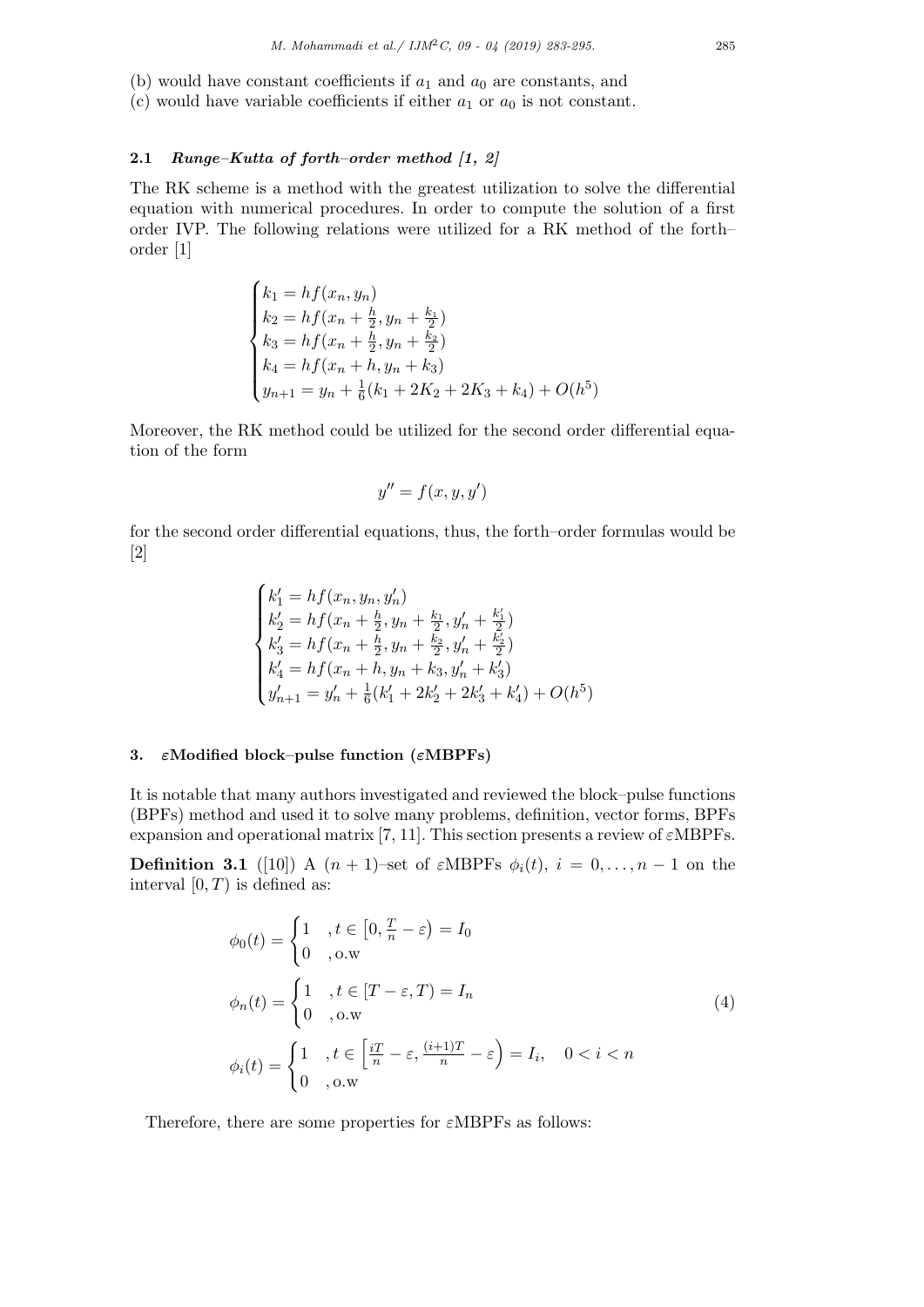*ε*MBPFs are disjoint and orthogonal

$$
\phi_i(t)\phi_j(t) = \begin{cases} \phi_i(t) & i = j \\ 0 & i \neq j \end{cases}, \quad i, j = 0, \dots, n
$$
\n
$$
\int_0^1 \phi_i(t)\phi_j(t)dt = h\delta_{ij},
$$

and *ε*MBPFs like BPFs are complete:

$$
\int_0^1 f^2(t)dt = \sum_{i=0}^\infty f_i^2 ||\phi_i(t)||^2.
$$

Using notation  $\Phi_n(t) = [\phi_0(t), \dots, \phi_n(t)]^T$ , the following properties are achieved:

$$
\Phi_{n+1}(t)\Phi_{n+1}^T(t) = \begin{bmatrix}\n\phi_0(t) & 0 & 0 & \dots & 0 \\
0 & \phi_1(t) & 0 & \dots & 0 \\
\vdots & \vdots & \ddots & \vdots \\
0 & \dots & 0 & \dots & \phi_n(t)\n\end{bmatrix}
$$
\n
$$
\Phi_{n+1}^T(t)\Phi_{n+1}(t) = 1
$$
\n
$$
\Phi_{n+1}(t)\Phi_{n+1}^T(t)V = \tilde{V}\Phi_{n+1}(t)
$$
\n
$$
\Phi_{n+1}^T(t)B\Phi_{n+1}(t) - \hat{R}^T\Phi_{n+1}(t)
$$
\n(5)

$$
\Phi_{n+1}^T(t)B\Phi_{n+1}(t) = \hat{B}^T\Phi_{n+1}(t),\tag{6}
$$

if  $h=\frac{T}{n}$  $\frac{T}{n}$  then the operational matrix of *ε*MBPFs would be defined in this way:

$$
P_{(n+1)\times(n+1)} = \begin{bmatrix} \frac{h-\varepsilon}{2} & h-\varepsilon & h-\varepsilon & \dots & h-\varepsilon & h-\varepsilon \\ 0 & \frac{h}{2} & h & \dots & h & h \\ 0 & 0 & \frac{h}{2} & \dots & h & h \\ \vdots & \vdots & \vdots & \ddots & \vdots & \vdots \\ 0 & 0 & 0 & \dots & \frac{h}{2} & h \\ 0 & 0 & 0 & \dots & 0 & \frac{\varepsilon}{2} \end{bmatrix}, \qquad (7)
$$

and it has features and usage similar to the operational matrix BPFs in [3, 11].

**Definition 3.2** ([10])  $\varepsilon$ MBPFs expansion of continuous function  $f(t) \in L^2([0,1))$ based on  $\phi_i$ ,  $i = 0, \ldots, n$  would be defined as:

$$
f(t) \simeq \hat{f}_{n+1} = \sum_{i=0}^{n} f_i \phi_i(t),
$$

where

$$
f_i = \frac{1}{\Delta(I_i)} \int_0^1 f(t)\phi_i(t)dt,
$$

and  $\Delta(I_i)$  is the length of interval  $I_i$  defined (4).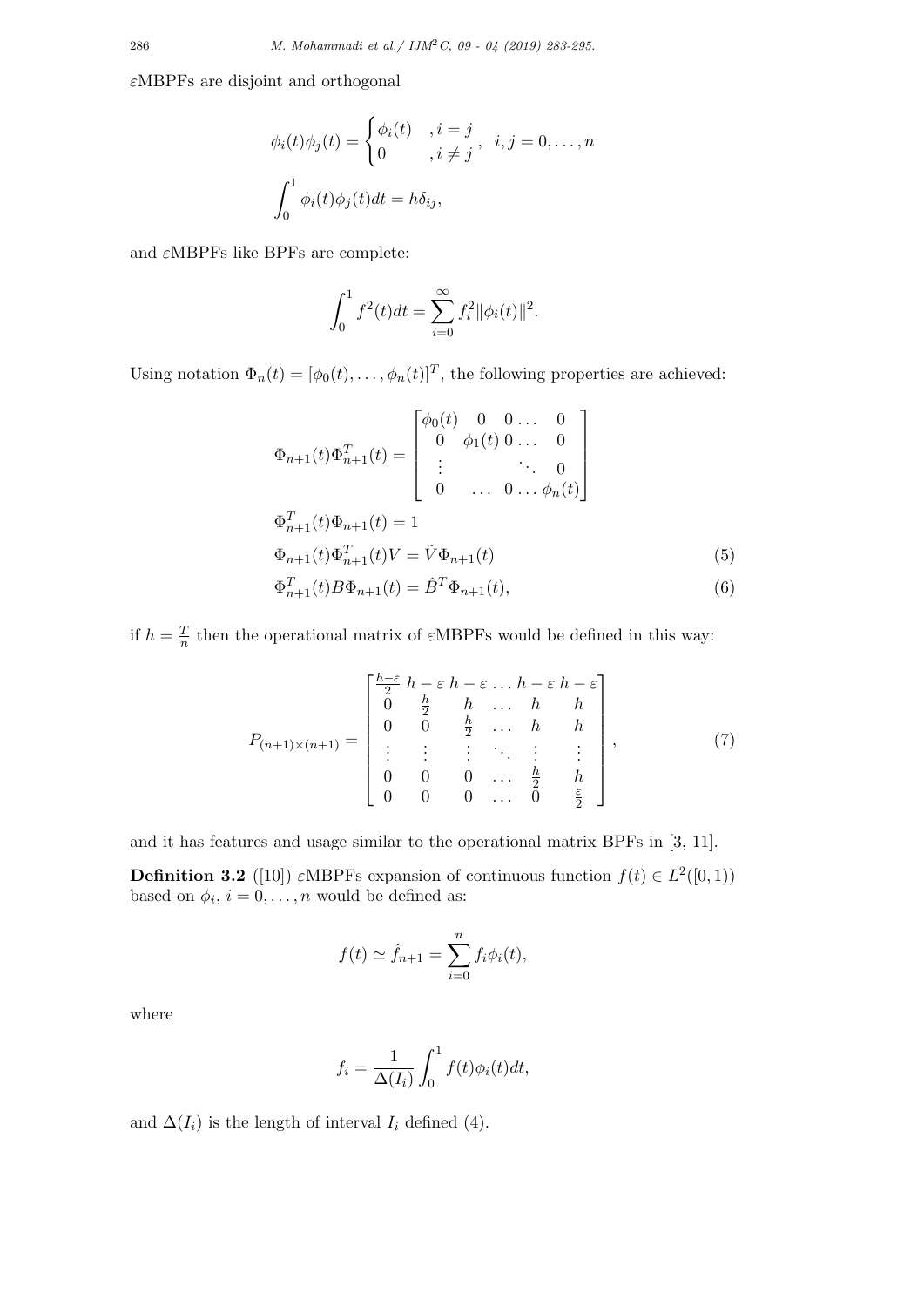### **4. Main idea**

Let

$$
\begin{cases}\ny'' = f(x, y, y') \\
y(x_0) = \alpha, y'(x_0) = \beta\n\end{cases}
$$

or

$$
\begin{cases}\ny'' + a_1(x)y' + a_0(x)y = b(x) \\
y(x_0) = \alpha, y'(x_0) = \beta\n\end{cases}
$$
\n(8)

where  $\alpha$  and  $\beta$  are the given constants.

For this work, we transform Eq. (8) into VIE2. Therefore, we consider

$$
y''(x) = q(x). \tag{9}
$$

Then, both sides of Eq.  $(9)$  from 0 to  $x$  is integrated and yielded

$$
\int_0^x y''(x)dx = \int_0^x q(t)dt
$$
  

$$
y'(x) - y'(x_0) = \int_0^x q(t)dt
$$
  

$$
\implies y'(x) = \beta + \int_0^x q(t)dt.
$$
 (10)

Again, both side of the Eq.  $(10)$  would be integrated based on x from 0 to x so that:

$$
\int_0^x y'(x)dx = \int_0^x \beta dx + \int_0^x \int_0^{x_1} q(t)dt dx_1
$$
  
\n
$$
\implies y(x) = \alpha + \beta x + \int_0^x (x - t)q(t)dt.
$$
\n(11)

Then, substituting Eq.  $(9)$ , Eq.  $(10)$ , and Eq.  $(11)$  into Eq.  $(8)$  gives

$$
q(x) + a_1(x)(\beta + \int_0^x q(t)dt) + a_0(x)(\alpha + \beta x + \int_0^x (x - t)q(t)dt) = b(x)
$$

Then,

$$
q(t) = b(x) - \beta a_1(x) - \alpha a_0(x) - \beta x a_0(x) - \int_0^x (a_1(x) - a_0(x)(x - t))q(t)dt.
$$

Finally, we obtain the VIE2 as follows:

$$
q(x) = f(x) + \int_0^x k(x, t)q(t)dt,
$$
\n(12)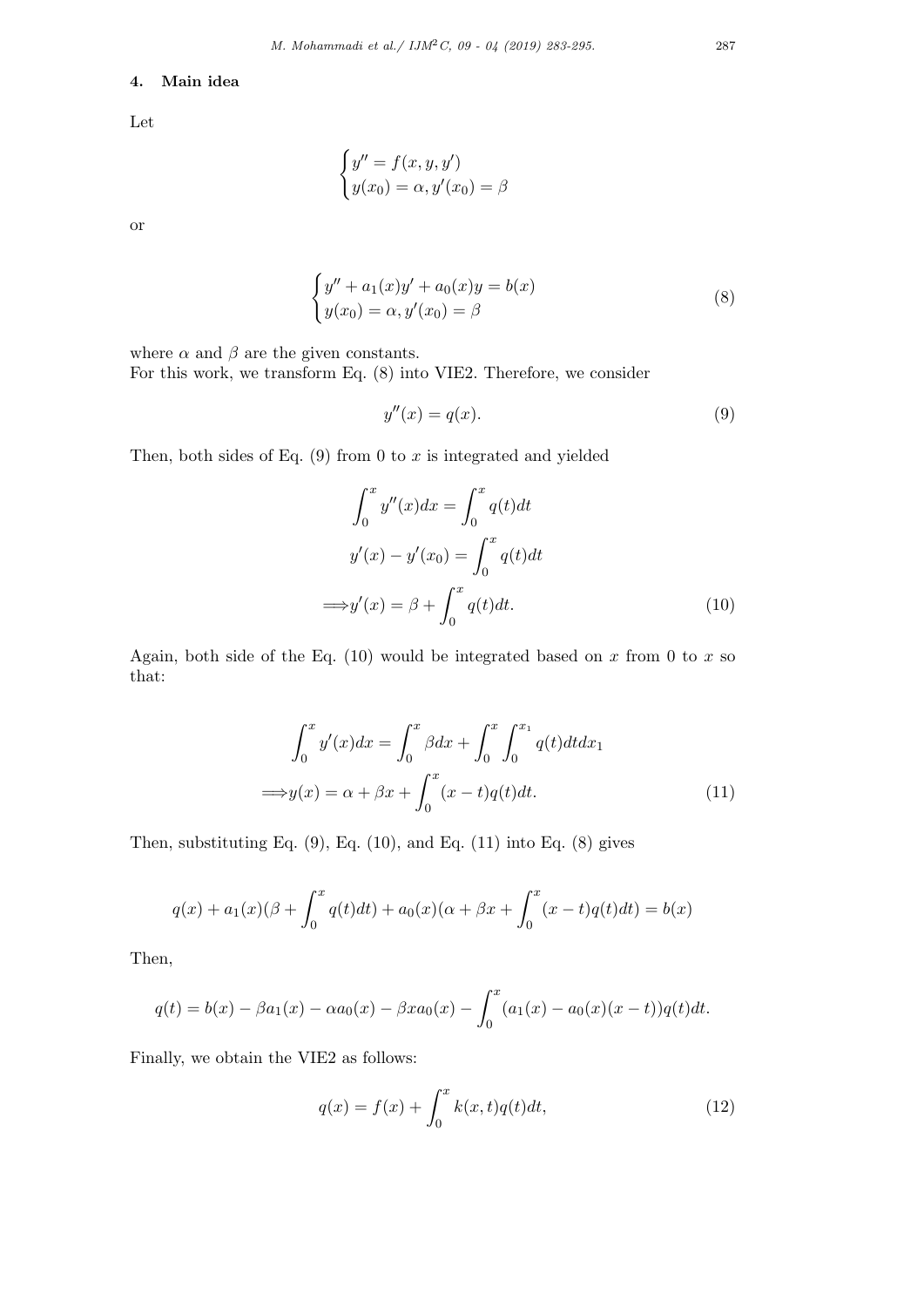so that

$$
f(x) = b(x) - \beta a_1(x) - \alpha a_0(x) - \beta x a_0(x), \quad k(x,t) = -(a_1(x) + a_0(x)(x-t)).
$$

Then, applying  $\varepsilon$ MBPFs method for solving Eq. (12) and approximating functions  $f, q$  and  $k$  with respect to  $\varepsilon$ MBPFs would give:

$$
k(x,t) \simeq \Phi^{T}(x)K\Phi(t)
$$
  
\n
$$
f(x) \simeq F^{t}\Phi(x) = \Phi^{T}(x)F
$$
  
\n
$$
q(x) \simeq Q^{T}\Phi(x) = \Phi^{T}(x)Q
$$
\n(13)

Here, *m*–vectors *F*, *Q*, and  $m \times m$  matrix *K* respectively stand for *ε*MBPFs coefficients of *f*, *q* and *k*. Note that *Q* in Eq. (13) is the unknown vector and should be obtained. Therefore, substituting (13) into (12) gives

$$
Q^T \Phi(x) \simeq F^T \Phi(x) + \int_0^t \Phi^T(x) K \Phi(t) \Phi^T(t) Q ds
$$

$$
= F^T \Phi(x) + \Phi^T(x) K \int_0^t \Phi(t) \Phi^T(t) Q ds.
$$
(14)

Using  $(5)$  and operational matrix  $P$  in  $(7)$ , we have

$$
Q^T \Phi(x) \simeq F^T \Phi(x) + \Phi^T(x) K \tilde{Q} P \Phi(x), \tag{15}
$$

where,  $K\tilde{Q}P$  represets  $(n+1) \times (n+1)$  matrix. Thus, if  $\varepsilon$  equals to 0, just *n* BPFs would exist and the vectors dimension and matrices decline to *n*.

By Eq. (6), we can write:

$$
Q^T \Phi(x) \simeq F^T \Phi(x) + \hat{Q}^T \Phi(x),
$$

where  $\hat{Q}$  refers to  $(n+1)$ –vector with the components equivalent to diagonal entries of the matrix  $KQP$ . Finally,

$$
Q - \hat{Q} = F.
$$

Therefore, the vector  $\hat{Q}$  could be written as follows:

$$
\hat{Q} = \begin{bmatrix}\n\frac{h-\varepsilon}{2}k_{0,0}q_{0} & \\
(h-\varepsilon)k_{1,0}q_{0} + \frac{h}{2}k_{1,1}q_{1} & \\
(h-\varepsilon)k_{2,0}q_{0} + hk_{2,1}q_{1} + \frac{h}{2}k_{2,2}q_{2} & \\
\vdots & \vdots & \vdots & \vdots & \vdots & \vdots & \vdots & \vdots & \vdots & \vdots & \vdots & \vdots & \vdots & \vdots & \vdots & \vdots & \vdots & \vdots & \vdots & \vdots & \vdots & \vdots & \vdots & \vdots & \vdots & \vdots & \vdots & \vdots & \vdots & \vdots & \vdots & \vdots & \vdots & \vdots & \vdots & \vdots & \vdots & \vdots & \vdots & \vdots & \vdots & \vdots & \vdots & \vdots & \vdots & \vdots & \vdots & \vdots & \vdots & \vdots & \vdots & \vdots & \vdots & \vdots & \vdots & \vdots & \vdots & \vdots & \vdots & \vdots & \vdots & \vdots & \vdots & \vdots & \vdots & \vdots & \vdots & \vdots & \vdots & \vdots & \vdots & \vdots & \vdots & \vdots & \vdots & \vdots & \vdots & \vdots & \vdots & \vdots & \vdots & \vdots & \vdots & \vdots & \vdots & \vdots & \vdots & \vdots & \vdots & \vdots & \vdots & \vdots & \vdots & \vdots & \vdots & \vdots & \vdots & \vdots & \vdots & \vdots & \vdots & \vdots & \vdots & \vdots & \vdots & \vdots &
$$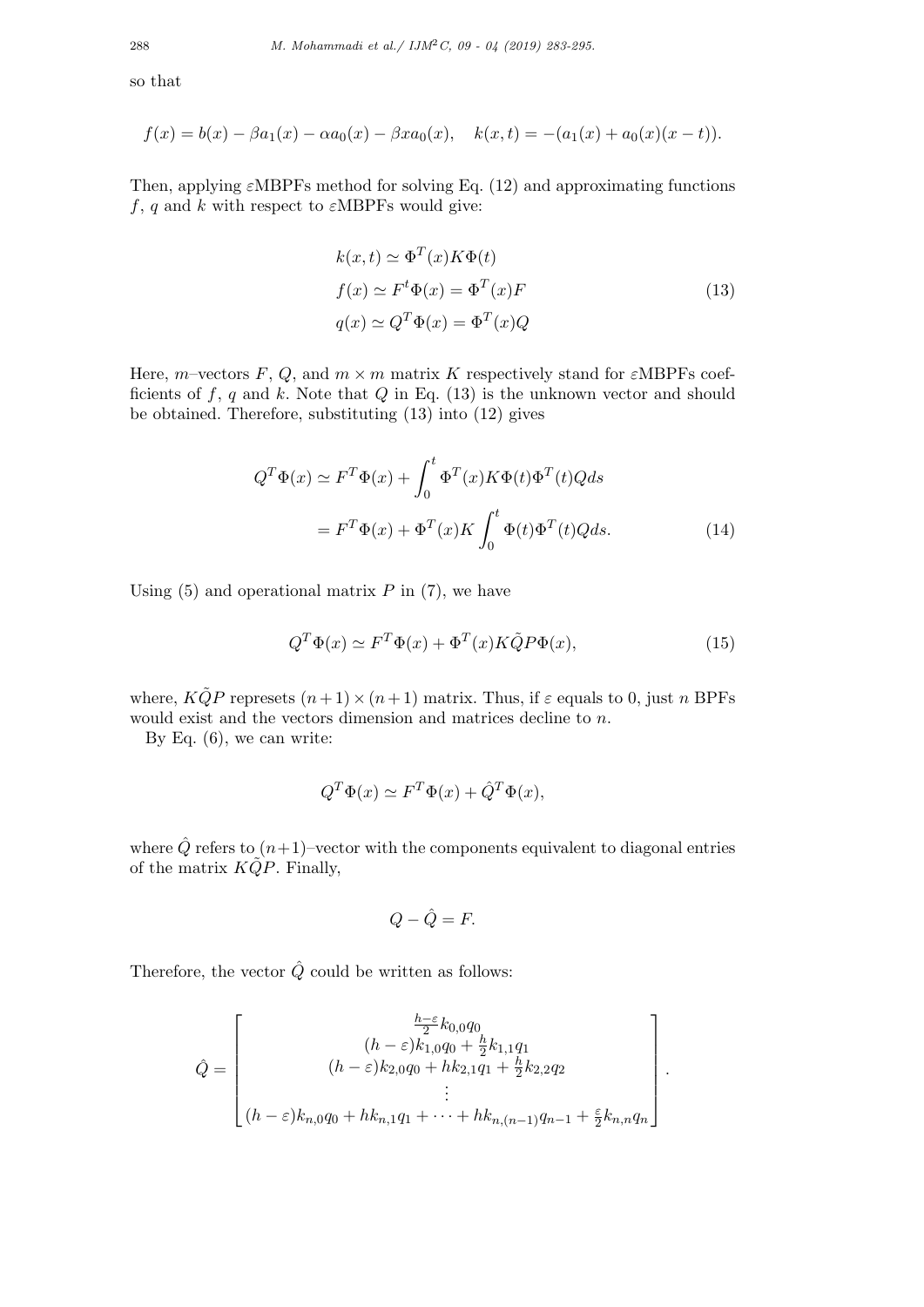Now, substituting (15) into Eq. (14) would give:

$$
G = \begin{bmatrix} 1 - \left(\frac{h - \varepsilon}{2}\right) k_{0,0} & 0 & 0 & \cdots & 0 \\ -(h - \varepsilon) k_{1,0} & 1 - \left(\frac{h}{2}\right) k_{1,1} & 0 & \cdots & 0 \\ -(h - \varepsilon) k_{2,0} & -hk_{2,1} & 1 - \left(\frac{h}{2}\right) k_{2,2} & \cdots & 0 \\ \vdots & \vdots & \vdots & \ddots & \vdots \\ -(h - \varepsilon) k_{n,0} & -hk_{n,1} & -hk_{n,2} & \cdots & 1 - \left(\frac{\varepsilon}{2}\right) k_{n,n} \end{bmatrix} \begin{bmatrix} q_0 \\ q_1 \\ q_2 \\ \vdots \\ q_n \end{bmatrix}.
$$

Now, replacing  $\simeq$  with =, Eq. (11) reduces to a linear lower triangular system as:

 $G = F$ 

Cosequently, unknown cofficients  $Q_j$ ,  $j = 0, 1, \ldots, n$  are calculated by solving this linear equation system. Now, if  $\varepsilon_j = \frac{jh}{k}$  $\frac{\partial h}{\partial k}$ ,  $j = 0, 1, \ldots, n - 1$ , there would be *k* numerical answers of  $\hat{f}_{\varepsilon_j}$ ,  $j = 0, \ldots, n-1$  so that based on theorem 5.2, we can estimate the error of:

$$
\bar{f}(t) = \left(\frac{1}{k}\right) \sum_{j=0}^{n-1} \hat{f}_{\varepsilon_j}(t).
$$

#### **5. Error analysis**

This section addresses error analysis. For simplicity we assume  $T = 1$  and  $h = \frac{1}{n}$ *n* in the following theorem.

**Theorem 5.1** *If*  $\hat{f}_n = \sum_{i=0}^n f_i \phi_i(t)$  *and*  $f_i = \frac{1}{\Delta(t)}$  $\frac{1}{\Delta(I_i)} \int_0^1 f(t) \phi_i(t) dt$ ,  $i = 0, \ldots, n$ , *then:*

- (*i*)  $\delta = \int_0^1 (f(t) \sum_{i=0}^n f_i \phi_i(t))^2 dt$ , achieves its minimum value.
- $(iii) \{ \hat{f}_n(t) \}$  approaches  $f(t)$  point wise.

(iii) 
$$
\int_0^1 f^2(t)dt = \sum_{i=0}^\infty f_i^2 ||\phi_i||^2
$$
.  
**Proof** See [9].

# **Theorem 5.2** *Suppose that*

- $(1)$   $f(t)$  *is continuous and could be differentiated in*  $[-h, 1+h]$  *with bounded derivative so that*  $|f'(t)| < M$ *.*
- (2)  $\hat{f}_{i h}(t), i = 0, 1, \ldots, n-1$  *are correspondingly BPFs.*  $\frac{h}{k}$ <sup>k</sup> *MBPs,* ...,  $\frac{(k-1)h}{k}$  *MBPs expansions of*  $f(t)$  *base on*  $(m+1)$  *εMBPFs over internal* [0*,* 1)*.*
- $(3) \ \bar{f}(t) = (\frac{1}{k})$  $\frac{1}{k}$ )  $\sum_{i=0}^{n-1} \hat{f}_{\frac{ih}{k}}(t)$ *,*

 $\int_{0}^{h} f(t) - \hat{f}(\theta) \leq 0$  *khen,*  $||f(t) - \bar{f}(t)|| = O(\frac{h}{k})$  $\frac{h}{k}$ ) *in* [*h*, 1 *− h*]*.* 

*Proof* See [10].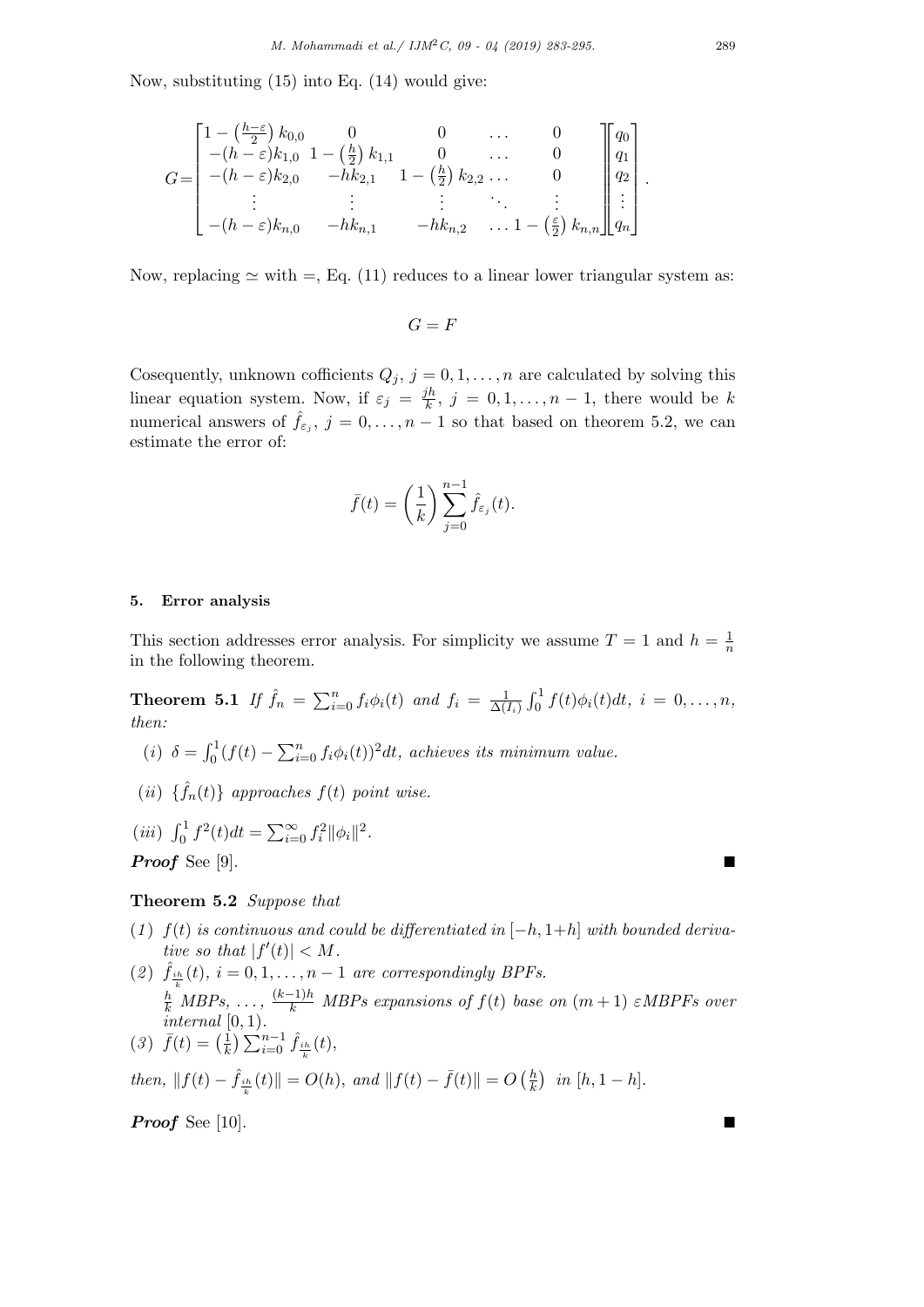#### **6. Numerical examples**

The *ε*MBPFs, is applied for examples. As seen in the examples below, *n* refers to the number of the block–pulse function and represents the times of modification if *k* is equal to 0. Moreover, expansion was on the basis BPF; in other ways, expansion was on the basis of *ε*MBPFs. In these examples, the approximate solution presented method was compared with the exact solution and RK method. Tables 1–4 presents the numerical results of Examples 1–4, respectively. Moreover, Table 5 reports the results of Theorem 5.2. For each example, we have two figures, one of the figures compared the approximate solution by RK method with the exact solution, and the other figure made a comparison between the approximate solution of the present method with the exact solution. The computations related to the examples were performed using Matlab R2017a.

**Example 6.1** Consider the following IVP:

$$
\begin{cases}\ny''(x) + y'(x) = -e^{-x} \\
y(0) = 0, y'(0) = 1\n\end{cases}
$$
\n(16)

with the exact solution  $y(x) = xe^{-x}$ . We converted Eq. (16) into VIE2 and considered  $y''(x) = q(x)$  by integrating both sides. Finally, we have:

$$
q(x) = 1 - e^{-x} + \int_0^x -q(t)dt.
$$

Table 1 reports the numerical results. Moreover, Figure 1 shows the results of the exact and approximate solution by RK4 method and Figure 2 depicts the result of the present method.

| Value            | Exact    | Approximate | $n = 128, k = 0$ | $n = 128, k = 3$ |
|------------------|----------|-------------|------------------|------------------|
|                  |          |             |                  |                  |
| $\boldsymbol{x}$ | solution | solution    | Present          | Present          |
|                  |          | by $RK4$    | method           | method           |
| $\theta$         | 0.000000 | 0.000000    | 0.003881         | 0.002915         |
| 0.1              | 0.090484 | 0.090325    | 0.088562         | 0.093328         |
| 0.2              | 0.163746 | 0.162999    | 0.163228         | 0.161943         |
| 0.3              | 0.222245 | 0.220562    | 0.222645         | 0.221632         |
| 0.4              | 0.268128 | 0.265234    | 0.269064         | 0.268281         |
| 0.5              | 0.303265 | 0.298945    | 0.304440         | 0.303853         |
| 0.6              | 0.329287 | 0.323378    | 0.328768         | 0.330052         |
| 0.7              | 0.347610 | 0.339994    | 0.347492         | 0.347199         |
| 0.8              | 0.359463 | 0.350058    | 0.359532         | 0.359357         |
| 0.9              | 0.365913 | 0.354667    | 0.366006         | 0.365928         |

Table 1. Numerical results for Example 6.1.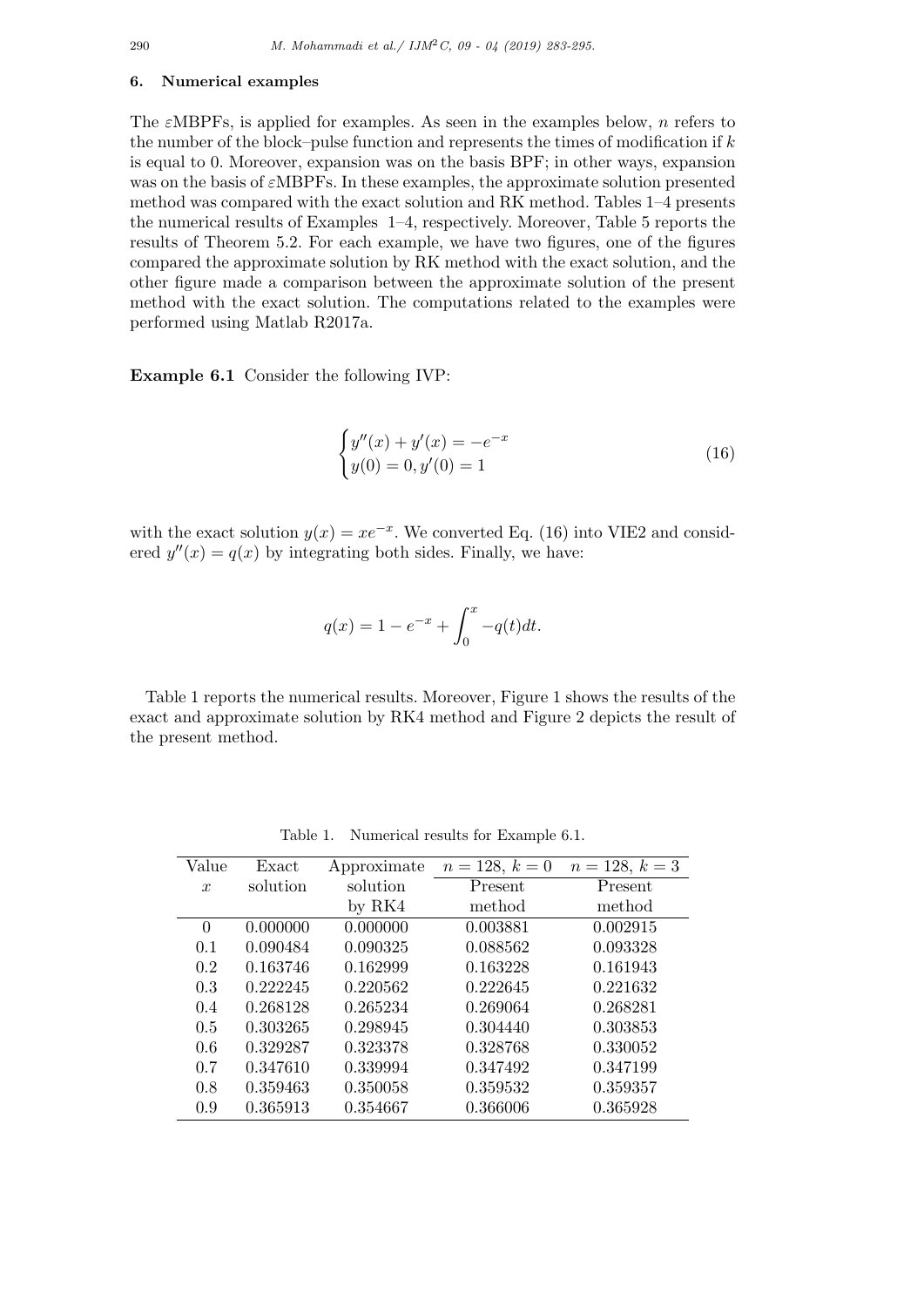$0.4$ 



 $0.35$  $0.3$  $0.25$  $q(x)$  $0.2$  $0.15$  $0.1$ Exact x  $0.05$ -Approximat x by VIE2  $\int_{0}^{0}$  $0.1$  $0.2$  $0.3$  $0.4$  $0.5$  $0.6$  $0.7$  $0.8$  $0.9$ 

Figure 1. The result solution by RK4 method (Example 6.1).



 $\overline{\mathbf{x}}$ 

**Example 6.2** Consider the following IVP:

$$
\begin{cases}\ny''(x) + y(x) = -2 + x - x^2 \\
y(0) = 0, y'(0) = 1\n\end{cases}
$$
\n(17)

with the exact solution  $y(x) = x - x^2$ . Therefore, we converted of Eq. (17) into VIE2 and considered  $y''(x) = q(x)$  by integrating both sides in order to have:

$$
q(x) = x - x^{2} + \frac{x^{3}}{6} - \frac{x^{4}}{12} + \int_{0}^{x} (t - x)q(t)dt.
$$

Table 2 peresents the numerical results. Moreover, Figure 3 shows the results of the exact and approximate solutions by RK4 method and Figure 4 depicts the results of the present method.

| Value            | Exact    | Approximate | $n = 128, k = 0$ | $n = 128, k = 3$ |
|------------------|----------|-------------|------------------|------------------|
| $\boldsymbol{x}$ | solution | solution    | Present          | Present          |
|                  |          | by RK4      | method           | method           |
| $\theta$         | 0.000000 | 0.000000    | 0.003886         | 0.002918         |
| 0.1              | 0.090000 | 0.089842    | 0.088115         | 0.092796         |
| 0.2              | 0.160000 | 0.159252    | 0.159526         | 0.158348         |
| 0.3              | 0.210000 | 0.208337    | 0.210308         | 0.209526         |
| 0.4              | 0.240000 | 0.237205    | 0.240459         | 0.240074         |
| 0.5              | 0.250000 | 0.245968    | 0.249981         | 0.249992         |
| 0.6              | 0.240000 | 0.234738    | 0.240459         | 0.239281         |
| 0.7              | 0.210000 | 0.203627    | 0.210308         | 0.211082         |
| 0.8              | 0.160000 | 0.152747    | 0.159526         | 0.160697         |
| 0.9              | 0.090000 | 0.082205    | 0.088115         | 0.089682         |

Table 2. Numerical result for Example 6.2.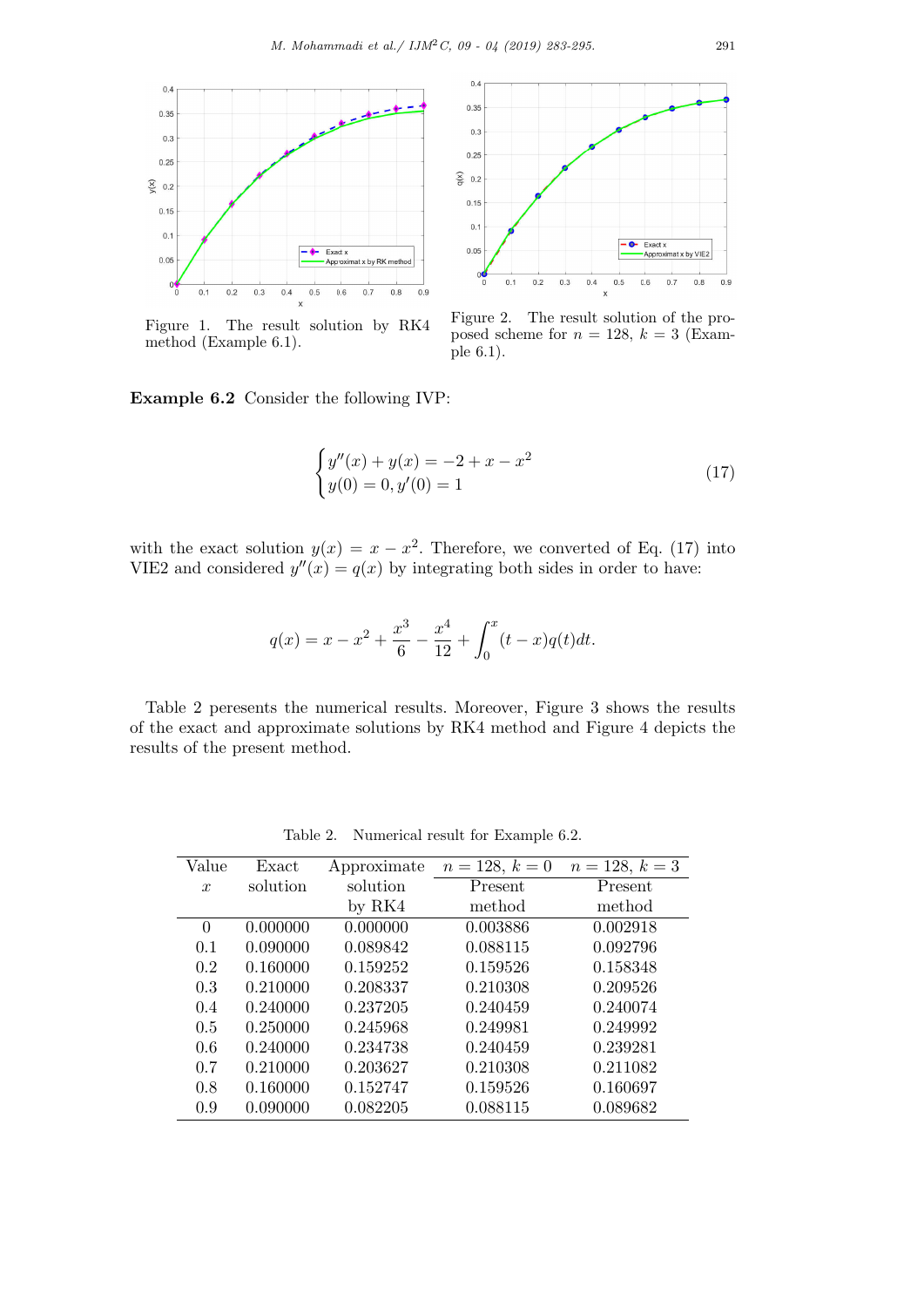

Figure 3. The result solution by RK4 method (Example 6.2).



Figure 4. The result solution of the proposed scheme for  $n = 128$ ,  $k = 3$  (Example 6.2).

**Example 6.3** This example consists of the following IVP:

$$
\begin{cases}\ny''(x) + y'(x) = e^x \\
y(0) = 0, y'(0) = 1\n\end{cases}
$$
\n(18)

with the exact solution  $y(x) = sinh(x)$ . Therefore, we converted of Eq. (18) into VIE2 and considered  $y''(x) = q(x)$ , by integrating the both sides in order to have:

$$
q(x) = e^x - 1 + \int_0^x -q(t)dt.
$$

Table 3 presents the numerical results. Moreover, Figure 5 shows the results of the exact and approximate solution by RK4 method and Figure 6 depicts the results of the present method.

Table 3. Numerical results for Example 6.3.

| Value            | Exact    | Approximate | $n = 128, k = 0$ | $n = 128, k = 3$ |
|------------------|----------|-------------|------------------|------------------|
| $\boldsymbol{x}$ | solution | solution    | Present          | Present          |
|                  |          | by $RK4$    | method           | method           |
| $\Omega$         | 0.000000 | 0.000000    | 0.003901         | 0.002927         |
| 0.1              | 0.100167 | 0.100000    | 0.097807         | 0.103696         |
| 0.2              | 0.201336 | 0.200509    | 0.200535         | 0.198544         |
| 0.3              | 0.304520 | 0.302532    | 0.305334         | 0.303292         |
| 0.4              | 0.410752 | 0.407091    | 0.413285         | 0.411172         |
| 0.5              | 0.521095 | 0.515233    | 0.525502         | 0.523296         |
| 0.6              | 0.636654 | 0.628039    | 0.633875         | 0.640823         |
| 0.7              | 0.758584 | 0.746638    | 0.757602         | 0.755153         |
| 0.8              | 0.888106 | 0.872219    | 0.889150         | 0.886538         |
| 0.9              | 1.026517 | 1.006036    | 1.029877         | 1.027075         |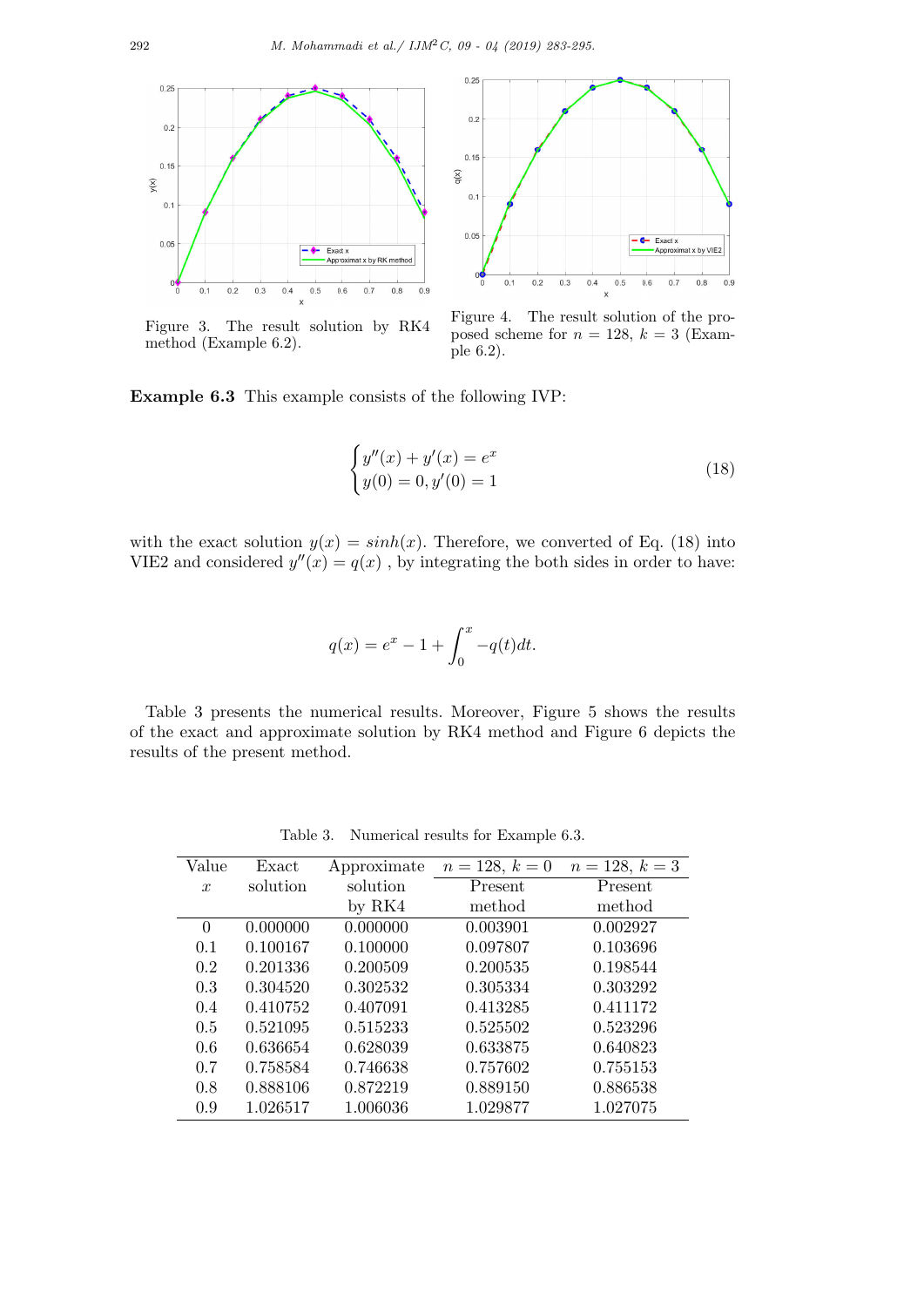

Figure 5. The result solution by RK4 method (Example 6.3).



Figure 6. The result solution of the proposed scheme for  $n = 128$ ,  $k = 3$  (Example 6.3).

**Example 6.4** Consider the following IVP [14]

$$
\begin{cases}\ny''(x) - 0.1y'(x) = -x \\
y(0) = 0, y'(0) = 1\n\end{cases}
$$
\n(19)

with the exact solution  $y(x) = 100x - 5x^2 + 990(e^{-0.1x} - 1)$ . Therefore, we converted of Eq. (19) into VIE2 and considered  $y''(x) = q(x)$ , by integrating the both sides in order to have:

$$
q(x) = -\frac{1}{6}x^3 + x + \int_0^x -0.1q(t)dt.
$$

Table 4 presented the numerical results. Moreover, Figure 7 depicts the results of the exact and approximate solution by RK4 method and Figure 8 shows the result of the present method.

Table 4. Numerical results for Example 6.4.

| Value            | Exact    | Approximate | $n = 128, k = 0$ | $n = 128, k = 3$ |
|------------------|----------|-------------|------------------|------------------|
| $\boldsymbol{x}$ | solution | solution    | Present          | Present          |
|                  |          | by $RK4$    | method           | method           |
| $\theta$         | 0.000000 | 0.000000    | 0.003905         | 0.002929         |
| 0.1              | 0.099335 | 0.100502    | 0.097025         | 0.102796         |
| 0.2              | 0.196687 | 0.201512    | 0.195935         | 0.194058         |
| 0.3              | 0.291078 | 0.302030    | 0.291800         | 0.289991         |
| 0.4              | 0.381545 | 0.401047    | 0.383609         | 0.381888         |
| 0.5              | 0.467130 | 0.497543    | 0.470359         | 0.468745         |
| 0.6              | 0.546888 | 0.590486    | 0.545091         | 0.549573         |
| 0.7              | 0.619882 | 0.678837    | 0.619338         | 0.617982         |
| 0.8              | 0.685183 | 0.761544    | 0.685658         | 0.684463         |
| 0.9              | 0.741873 | 0.837546    | 0.743089         | 0.742074         |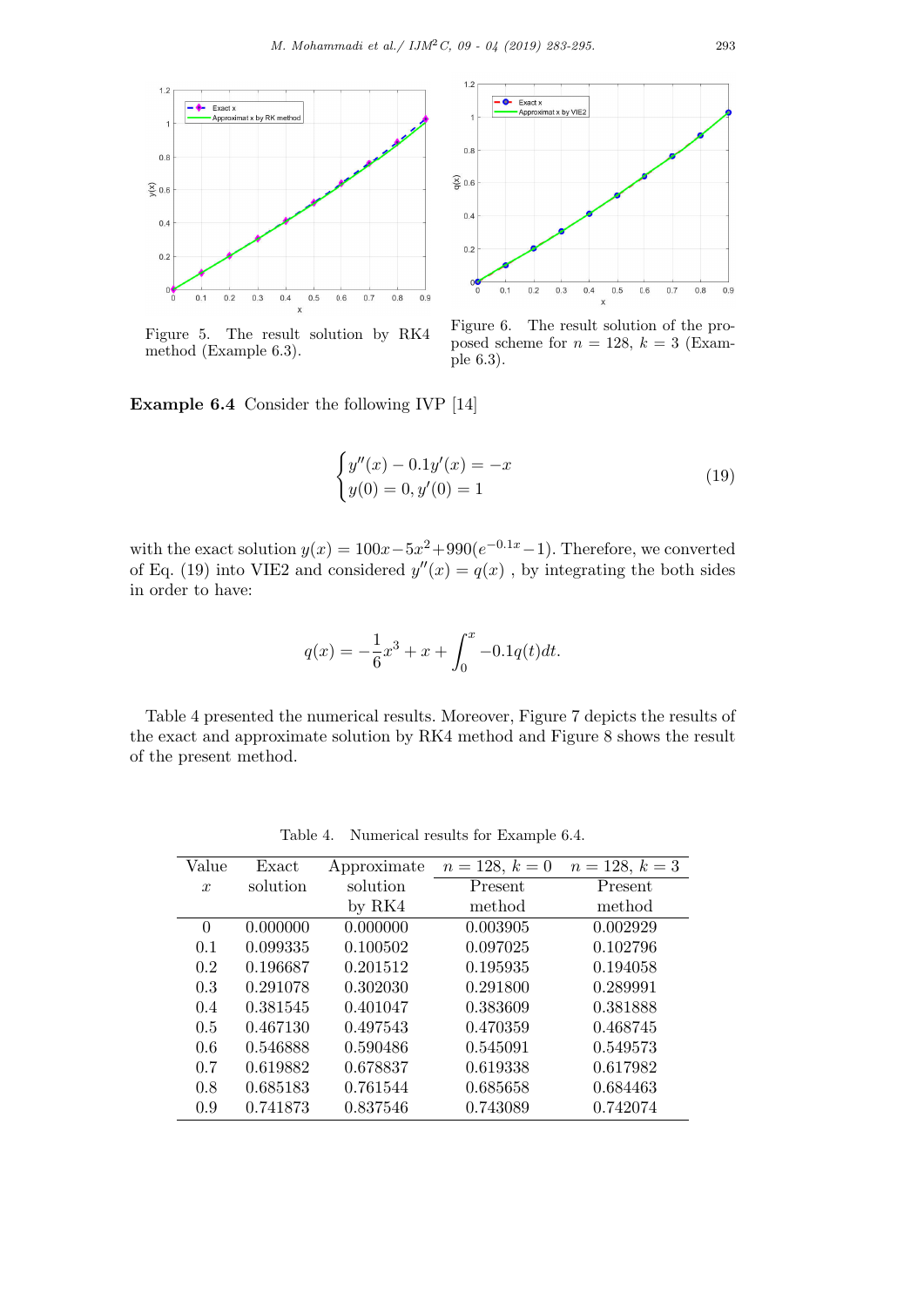



Figure 7. The result solution by RK4 method (Example 6.4).

Figure 8. The result solution of the proposed scheme for  $n = 128$ ,  $k = 3$  (Example 6.4).

| Example                     | Bound of error $  f - f  $            |                      |  |
|-----------------------------|---------------------------------------|----------------------|--|
|                             | $n = 128, k = 0 \quad n = 128, k = 3$ |                      |  |
|                             | $3.9 \times \overline{10^{-3}}$       | $2.9 \times 10^{-3}$ |  |
| $\mathcal{D}_{\mathcal{L}}$ | $3.9 \times 10^{-3}$                  | $2.9 \times 10^{-3}$ |  |
| 3                           | $4.4 \times 10^{-3}$                  | $4.2 \times 10^{-3}$ |  |
|                             | $3.9 \times 10^{-3}$                  | $3.5 \times 10^{-3}$ |  |

Table 5. Bound of error.

## **7. Conclusion**

The present research solved an initial value problem by transformation into Volterra integral equation of the second type. It was found that the numerical solution of these equations using the expansion based on *ε*MBPFs would be better than the numerical solution of the Runge–Kutta of the fourth–order method. Consequently, the results obtained in Tables 1–4 and bound of errors in Table 5 confirmed that method is efficient.

#### **References**

- [1] A. O. Anidu, S. A. Arekete, A. O. Adedayo and A. O. Adekoya, Dynamic computation of rung– kutta forth order algorithm for first and second order ordinary differential equation using java, International Journal of Computer Science, **12 (3)** (2015) 211–218.
- [2] K. Atkinson, W. Han and D. Stewart, Numerical solution of ordinary differential equations, John Wiley and Sons, (2009).
- [3] A. A. Bilesanmi, A.Senapon-wusu, A. L. Olutimo, Solution of second–order ordinary differential equations via simulated annealing, Open Journal of Optimization, **8 (1)** (2019) 32–38.
- [4] S. O. Edeki, H. I. Okagbue, A. A. Opanuga and S. A. Adeosun, A semi–analytical method for solutions of a certain class of second order ordinary differential equations, Journal of Applied Mathematics, **5** (2014) 2034–2041.
- [5] B. O. Fatimah, W. A. Senapon and A. M. Adebowale, Solving ordinary differential equations with evolutionary algorithms, Journal of Optimization, **4 (3)** (2015) 69–73.
- [6] A. Hasan, Numerical computation of initial value problem by various techniques, Journal of Science and Art, **1 (42)** (2018) 19–32.
- [7] J. Jiange and W. Schaufelberger, Block Pulse Functions and Their Applications in Control Systems, Lecture Notes in Control and Information Sciences, Springer-Verlag Berlin Heidelberg, Berlin, Germany, (1992).
- [8] A. Junaid, A. Z. Raja and I. M. Qureshi, Evolutionary computing approach for the solution of initial value problems in ordinary differential equations, World Academic of Science, Engineering and Technology, **31** (2009) 574–577.